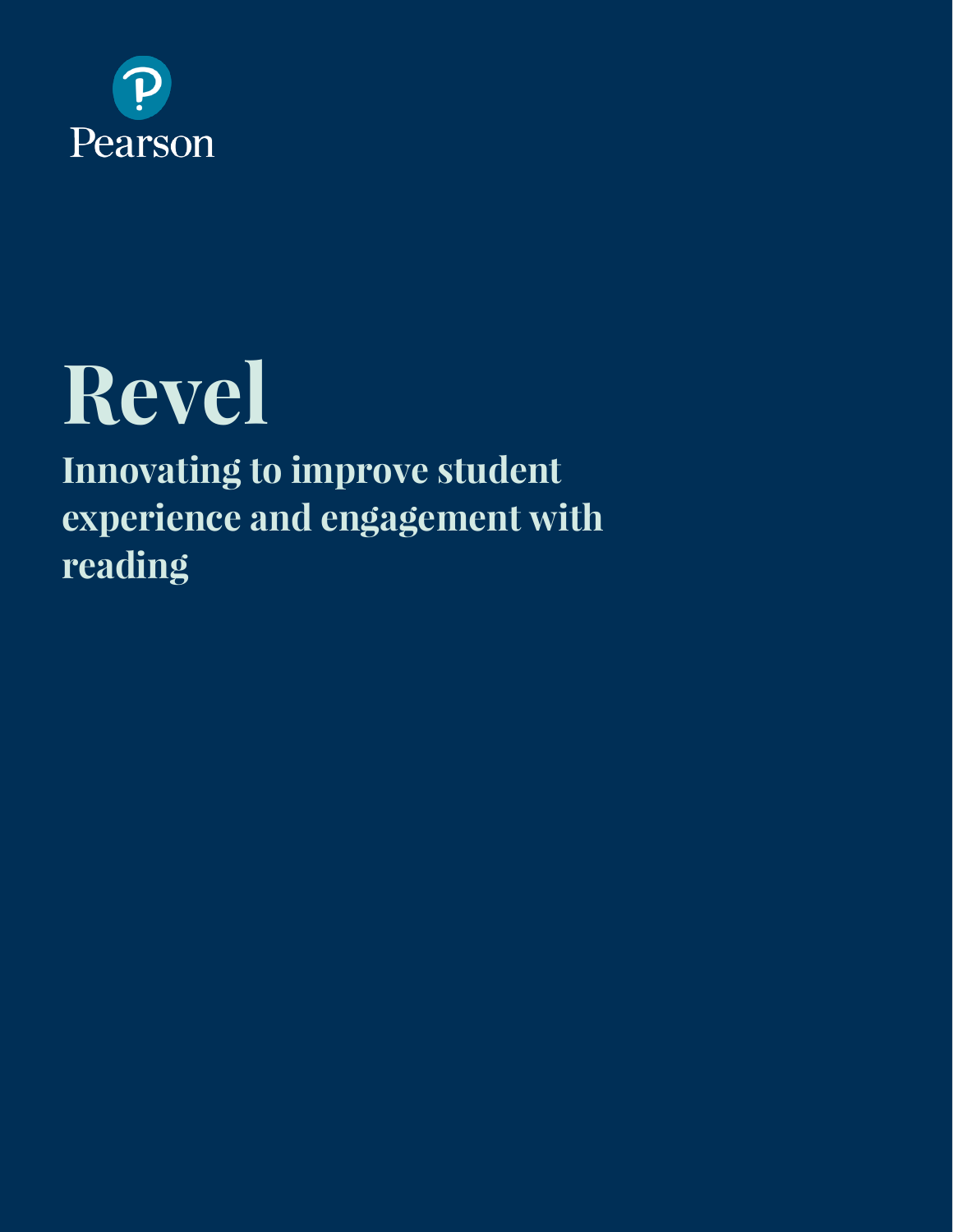

# **Key Findings**

- **Increase in student engagement and satisfaction**: the module lead reported that students appeared to engage more with reading than in the previous year. This was reportedly due to the individual access, interactivity, readability and also the fact that students enjoying using Revel.
- **Positive student experience**: students appeared to appreciate Revel in comparison to previously used textbooks and ebooks, particularly checking their knowledge along the way and that it made reading more manageable.
- **Engaging students with reading**: both the instructors and students appreciated the highlighting feature within Revel. For instructors, it gave them the opportunity to draw attention to the material they wanted students to focus on. For students, highlighting provided a clear direction for their reading effort and the personalisation required for consolidation and revision.
- **Digital innovation:** instructors were positive about their experience with Revel, they learnt how to implement technology effectively and felt that it "only had a positive impact on (students') experience."
- **Saves time**: the academic lead found that Revel helped save time for colleagues when supporting students in their pastoral care by giving them a reliable, robust resource to refer students to.

### **Overview**

The institution featured in this educator story is a post-92 university in the south west of England, with over 30,700 students, 4,400 of them being international students. Pearson's Revel was implemented for the first time in 2018 by the Associate Head of Department on the Introduction to Business and Management module. The teaching team found the experience to be a very positive one and reported many benefits in the first year of use, including:

- an increase in student engagement and satisfaction
- students demonstrated a preference for Revel over previously used print textbooks
- saving instructor's valuable time when supporting students outside of lectures
- Pearson's excellent customer support made the transition to digital simple and efficient for teachers and students

With a pass rate remaining comparable to other modules at the same level - around 85-90% - the experience staff and students had with Revel were overwhelmingly positive.

The Introduction to Business & Management accounted for 15 credits and had 850 full-time undergraduate first year students in 2018. The module had been using Management: An Introduction by David Boddy for a number of years. The majority of students came from an A-level background, but some also came from BTECs and other qualification backgrounds. Twenty-five percent of students were non-UK students speaking English as a second language.

Revel was used for the first time in 2018 in order to:

- improve student feedback on the course
- explore the impact of a digital resource on satisfaction and engagement
- Improve the student experience of transitioning from L1 to L2 when the amount of required reading increases.

The content of this Educatory Story is derived from an in-depth interview with the academic lead thinking carefully about personal, teacher and student experience or perceptions.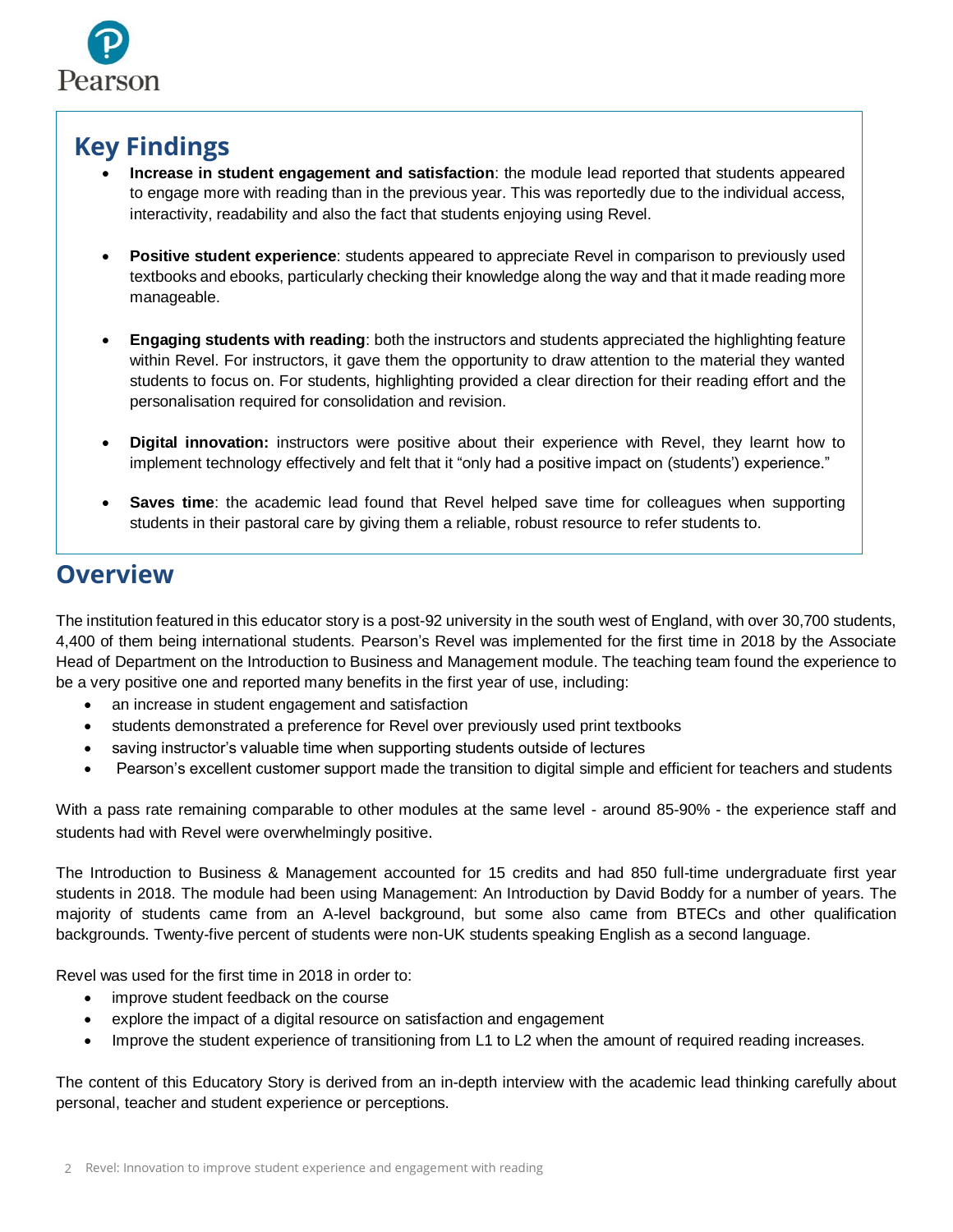

# **Implementation**

The institution invested in Revel and gave their students free access. They believed that Revel would be a more accessible and engaging experience for students on what can sometimes be a relatively unexciting module. With that in mind, they hoped it would encourage students to read more and provide them with a core resource to rely on to inform assessments.

Integrating Revel in place of a print book was the only change intended in the delivery of the modules. Chapters from Revel were assigned during the lectures and students were expected to have read them before the next class. The academic lead was able to add notes to Revel including guidance / instructions to students.

The teaching aim was to:

- avoid any uncertainty around required preparation for class
- highlight content included in assessment
- direct students to other, further reading.

The module consisted of traditional lectures and workshops. The lectures were designed to give an overview of key ideas and broad information. The workshops were about applying the material they learned in the lectures. Students worked in small groups with two hours to complete three to four activities, all overseen by a workshop tutor.

There were some difficulties in implementing Revel into workshops as the teaching team would have liked in order to make the module more interactive – ideally structuring workshops around activities and simulations in the platform. Unfortunately, the module resources were not scheduled for time to ensure enough computers would be available to all students in Technology-Enhanced Active Learning (TEAL) rooms, which have computers built into the tables.

### **Student Experience**

The teaching team were looking for **innovative ways to engage students** in the new module which had only been running for one year. A student survey conducted mid-module (2017-18) indicated that students did not find the general content interesting. The academic lead found students did not appear to be connecting with the traditional textbook and therefore not engaging with the reading. This meant students ended up doing a lot of internet searches instead of referencing their textbook. However, after implementing Revel (2018-19), students indicated that it was a great fit and the academic lead felt it engaged students in a different way compared to the previous year. According to the academic lead, students were **more inclined to engage** because they found the platform **interesting** and more **readable**. The academic lead believes students thought the ability to **check their knowledge** along the way was very beneficial and that reading was more manageable.

*"The feedback I got from students is that they found it really positive. They liked using the platform…I think they had quite a positive experience of it compared to traditional textbooks and…even to traditional ebooks."*

#### *-* **Academic lead / Associate Head of Department**

Overall, the impact of changing resources from a textbook to a more interactive experience of reading appeared to lead to an **increase in student engagement and satisfaction**. The academic lead reported that students engaged more with reading than in the previous year. This appeared to be due to the individual access, interactivity and how the text was laid out. The lead also believed they found the platform material to be a more enjoyable experience.

*"(Students) were far more willing to engage with reading and using academic resources…I think it definitely had a positive impact in terms of accessibility, in terms of readability and engagement."*

3 Revel: Innovation to improve student experience and engagement with reading **- Academic lead / Associate Head of Department**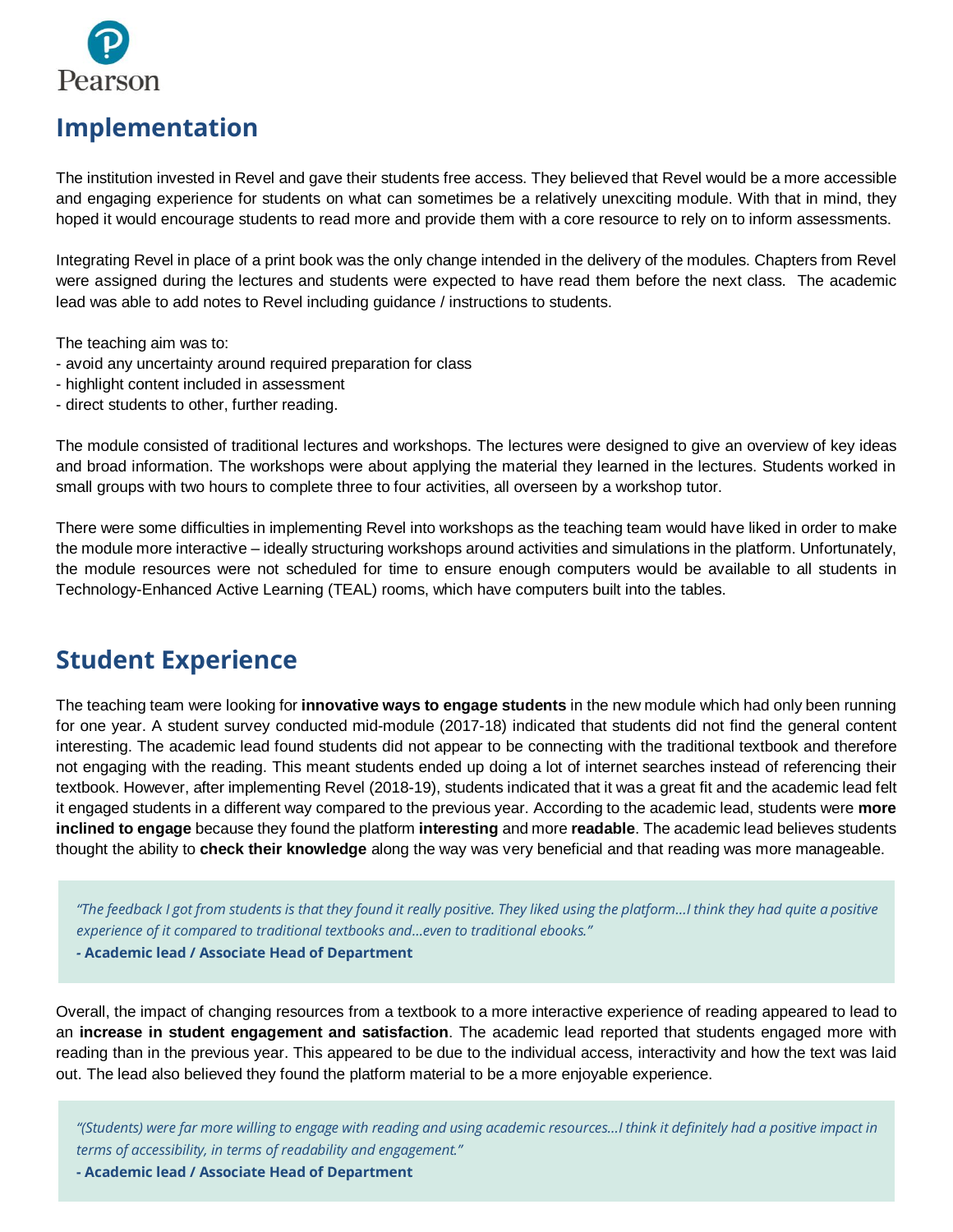

**Additionally, new tools supported the renewed effort to engage students with reading**. Both the instructors and students appreciated the highlighting feature. For instructors, highlighting parts of the text and adding notes gave them the opportunity to engage and develop students' reading and its application. They were able to highlight and draw attention to the material they wanted students to focus on. It enabled them to let students know what was most relevant for class and assessment preparation. For students, **highlighting provided a clear direction for their reading effort** and also personalization in terms of highlighting interesting or relevant material for reference at a later date e.g. exams.

*"I think they liked the additional functionality. They liked that I could highlight and comment on particular parts."*

**- Academic lead / Associate Head of Department**

The academic lead believes students liked the way the text was displayed in Revel and felt that it lent itself to a **more enjoyable reading experience**. Further, students liked the ability to test their understanding of content along the way. Compared to traditional shared ebooks, which only allowed up to 20 users at a time leaving other students to wait in line, Revel proved to be a refreshing, personal experience.

*"(Students) felt positive about how it broke down the text, so rather than just being confronted with pages and pages of text...it was more manageable…They liked the interactivity of the models and the little quizzes, so that they were able to sort of check their knowledge as they went along…They felt that on a purely sort of instrumental level, they liked that they all had individual access to this textbook."* **- Academic lead / Associate Head of Department**

The instant access provided an **anytime, anywhere availability** which seamlessly accommodated personal needs and time constraints. Further, having individual access meant the text was **personalised** for each student. They were able to highlight content they felt was important and could return to it later for reference.

# **Instructor Experience and Perception**

**Digital Innovation.** The academic lead felt that Revel provided an opportunity to be **innovative** and move towards a blended way of learning which is increasingly important across institutions and something students increasingly expect. Revel was a great opportunity to try different things and determine what kind of impact it would have on the students and course delivery. Through the use of Revel they learned a lot about how to implement the technology in effective ways.

**Value for Instructors**. *new...it had a lot of different functions, and I could only see those being improved, given the opportunity to integrate it more into "I think students reacted positively to it and staff reacted positively to it, and it gave us the opportunity to try out something the classroom."* 

*-* **Academic lead / Associate Head of Department**

Revel turned out to be a very **accessible, reader friendly** way to **support both lecturer and student preparation** during the module. The academic lead reported it saved time because teachers were able to support students easily by referring them back to material which had already been lectured on during class. It allowed teachers to direct students to a helpful and **reliable resource they trusted,** while also providing a valuable tool for teachers' lesson preparation.

*"I think it allowed me to save time...It gave (students) a much better resource to go back to if they were having trouble understanding something. It was definitely a useful tool in terms of addressing students' questions and areas of confusion."*

*-* **Academic lead / Associate Head of Department**